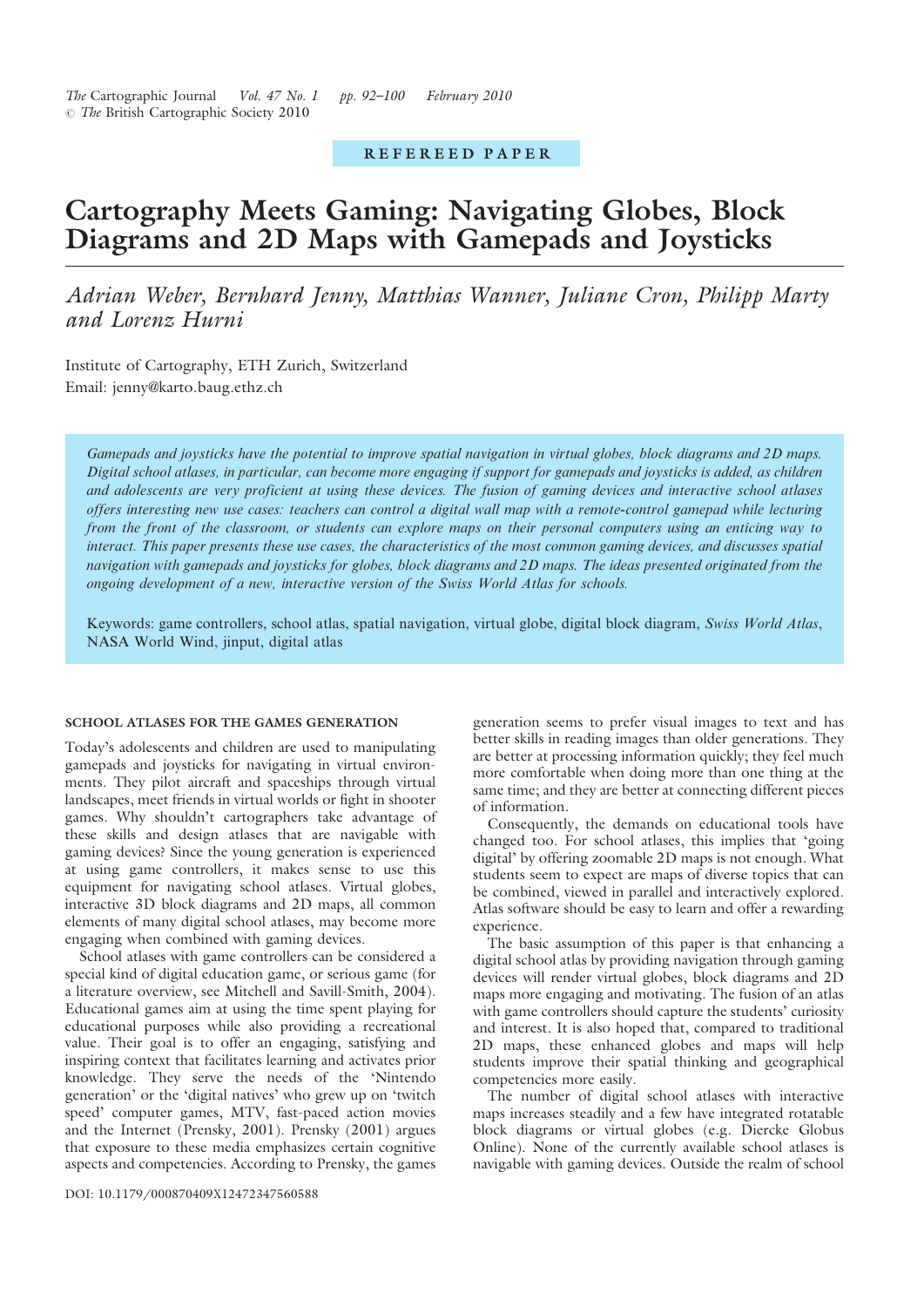atlases, Google Earth is the most ubiquitous virtual globe, featuring satellite and aerial imagery as well as GIS overlays (Google, 2005). The release of Google Earth in 2005 as a free application generated more than 100 million downloads in the first 15 months after its release (Google, 2006) and greatly increased public interest in virtual globes and geospatial technologies in general. Indeed, Google Earth and its 2D cousin Google Maps have set a standard that all atlases and web-based GIS programmes have to measure up to. Microsoft's answer to Google Earth is Virtual Earth 3D, and ESRI has released ArcGIS Explorer, which are similar in terms of functionality and data. All of them use content streamed from the Internet, such as high-resolution satellite imagery, terrain models and vector data in two and three dimensions. Virtual Earth 3D and Google Earth even support game controllers for spatial navigation.

Google Earth has been proposed as a teaching aid (Schultz et al., 2008; Green and Mouatt, 2008); however, Google Earth, Microsoft Virtual Earth 3D and ESRI ArcGIS Explorer are not well suited as school atlases, because they do not meet the specific demands of a school curriculum. The following problems can be identified:

- N teachers want ready-made maps that complement the curriculum, if possible, with guidelines on how to integrate the maps into the lectures. They usually do not have the time to search data nor the skills to compose custom maps that are easy and unambiguous to read;
- Google Earth is not an atlas with a predefined collection of cartographically designed maps. Every user can contribute spatial data, which are often not appropriately generalized and symbolized. The resulting maps are difficult to read and the completeness, accuracy and reliability of user-generated data are frequently undocumented;
- $\bullet$  a lot of the functionality in Google Earth is not required for teaching, and can be distracting or confusing to novice users (e.g. downloading data from web sites and loading them into the virtual globe);
- it seems that the Google Earth globe is mostly viewed at a large scale, where its aerial images are most impressive. There are relatively few worldwide maps available that are appropriately generalized showing a synthesis of a global phenomenon. Indeed, it seems that most users see the globe as a navigation tool that allows them to quickly plunge into detailed aerial images (Schöning  $et \ al.,$ 2008).

These shortcomings led the authors to the development of the concept of a dedicated school atlas integrating virtual globes, block diagrams and 2D maps that are navigable with gaming devices. The concept has been implemented in the new web-based Swiss World Atlas, which is currently under development. This new digital atlas will complement the printed version of the longstanding Swiss World Atlas (Spiess, 2008). Both atlases are conceived as teaching aids to provide thematic and topographic maps for the regular geography curriculum at the secondary school level. The interactive atlas is not intended for use in complex GIS-type data analysis, nor is it designed as an introductory course to GIS. The goal is to teach students spatial thinking by offering maps that complement the geography classes with

information about the processes, patterns and interconnectedness of geographic phenomena that should train their spatial analytical skills, as suggested by Bednarz and Bednarz (2008) and Kerski (2008).

This paper first outlines possible use cases for a digital school atlas that uses game controllers, and presents the goals that led to the development of this concept. The characteristics of the most common gaming devices are then presented, and metaphors for spatial navigation are discussed. The paper also proposes a way to allocate button actions to movements in space for navigating globes, block diagrams and 2D maps. The Swiss World Atlas is then presented and the building blocks of the technical implementation are outlined, focusing on the integration of game controllers.

#### USE CASES AND GOALS

The manipulation of globes and maps using game controllers was developed for the following two typical use cases:

- 1. The teacher discusses maps in lecture-style teaching, while a video projector generates a digital wall map on a screen in the classroom.
- 2. Students use an atlas on their personal computers and explore the atlas in small groups or individually.

The first use case is for a teacher lecturing from the front of the classroom. This kind of teaching has traditionally used paper wall maps that illustrate specific geographical phenomena. With an atlas enhanced by game controllers and a projector, digital wall maps can be projected on a screen in the classroom. The teacher controls the wall map using a wireless gamepad or another device that works as a remote control. Maps can be zoomed and panned, and the topic displayed by the map can be changed at will, while the lecturer moves freely around the classroom and interacts with the students. This set-up differs from normal digital atlases that are connected to a video projector and the teacher sits at a desk behind a computer and controls the atlas with a keyboard or a mouse.

In the second use case, the teacher assigns a task to the students to carry out individually during the lesson or as homework using the interactive atlas. Students can use a keyboard and mouse, or a gamepad or joystick, if available.

The following three main goals led to the enhancement of globes, block diagrams and 2D maps with gaming devices:

- 1. The attractiveness of the atlas should be increased. The atlas should be fun to use and should motivate the students to explore its content on their own initiative.
- 2. Navigation with gamepads and joysticks should be easy to use. It should follow gaming standards that are well known to the younger generation in order to minimize the initial effort needed to learn the navigation system.
- 3. Navigation should also be easy for teachers and students without gaming experience to learn.

The young generation is generally well acquainted with gamepads and joysticks, but users inexperienced in gaming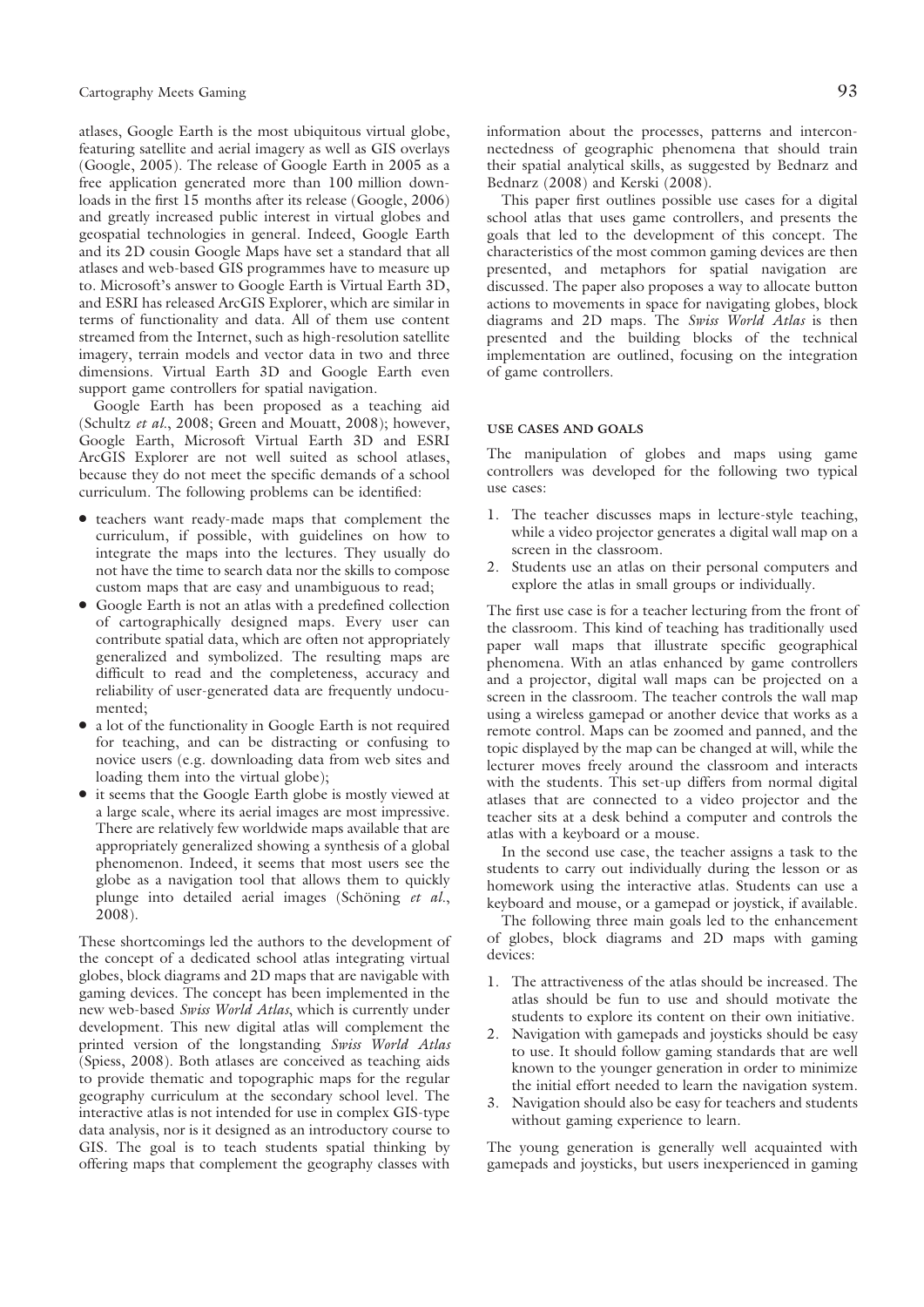must not be excluded from mastering a school atlas. All functionalities of an atlas should therefore also be controllable by a traditional keyboard or a mouse, which are familiar to all computer users.

Navigation with gaming devices, however, offers two advantages to navigation with a keyboard or a mouse:

- 1. It is faster, because simultaneous zooming and rotating (or panning) is easier with gaming devices.
- 2. When rotating and panning over large distances with the mouse, multiple back and forth movements are usually required to re-centre the map, resulting in a jerking movement.

With game controllers, smooth rotating and sliding movements are possible at an adjustable speed. This helps observers more easily orient themselves in space while watching someone else navigate a globe or 2D map. This is important in a classroom situation, where the teacher operates the game controller and the students concentrate on a digital wall map with a changing spatial context. This observation is related to the report by Midtbø and Nordvik (2007), who found that readers perform better when a 2D map is continuously enlarged with a sliding zoom effect instead of an abrupt magnification.

# GAME CONTROLLERS

A game controller is an input device used to control a game typically running on a personal computer or a video game console. Game controllers come in many different variations. Besides keyboards and mice, the most widespread devices are gamepads (Figure 1), followed by joysticks (Figure 2).

A gamepad, also called joypad or control pad, is held in both hands, where the fingers (especially thumbs) are used to provide input. Gamepads generally feature a set of action buttons handled with the right thumb and a direction controller handled with the left (Figure 1, left). The direction controller has traditionally been a four-way digital cross with one button on each end, called a D-pad (for directional pad). Gamepads are the primary means of input for almost all modern video game consoles, but are also available for personal computers. Nintendo launched the first gamepad in 1985 for their video game console, the NES controller, which had a brick-like design. It had four buttons and one D-pad. Today, nearly all gamepads and



Figure 1. Left: the Nintendo NES controller of 1985; right: a modern gamepad with two sticks, a D-pad and multiple action buttons



Figure 2. Left: the joystick of 1977 for the Atari 2600 game console; right: a modern joystick with multiple action buttons

many remote-control units for television sets and DVD players use a D-pad, and virtually all gamepads feature two sticks (Figure 1, right).

The gamepad is probably a good choice for steering virtual globes for lecture-style teaching. It does not need to be attached to a table, which allows the teacher to stand in front of the students. Most pads currently use a cable for communicating with the console or computer, but wireless devices are becoming more common. Wireless gamepads are presumably better suited for use in a classroom, as they allow the teacher to move freely in the classroom.

A joystick is an input device consisting of a stick that pivots on a base and reports its angle or direction to the device it is controlling. In the real world, joysticks have been the principal flight control in the cockpit of many aircraft, but are also used for controlling machines and vehicles, such as cranes, excavators or electrical powered wheelchairs. One of the earliest video game consoles to be bundled with a pair of joysticks was the Atari 2600, released in 1977 (Figure 2, left). Unlike early joysticks that only gave on/off signals for four different directions, more recent sticks provide continuous states by returning an angle measure of the movement in any direction, and feature a set of configurable action buttons.

Joysticks are usually attached to a desk, which presumably makes them less practical for teaching with a video projector and a digital atlas. They are a potentially good option when students are carrying out individual assignments on their personal computer at school or with a video game console at home.

Besides the common gamepads and joysticks, many other alternatives exist, steering wheels, paddles (controllers with a round wheel and one or more buttons), trackballs (upside-down mice that are manipulated with the palm of one's hand), and new devices continue to be developed. The Wii Remote, for example, is a wireless controller for the Nintendo Wii console, which uses a combination of built-in accelerometers and infrared detection to sense its position in space (Figure 3, left). This design allows users to control a game with physical gestures by freely moving the device in front of an infrared detector. For rotating a virtual globe, the controller could be moved like a stick in the analogue hoop-rolling game, where a hoop is rolled along by means of a stick.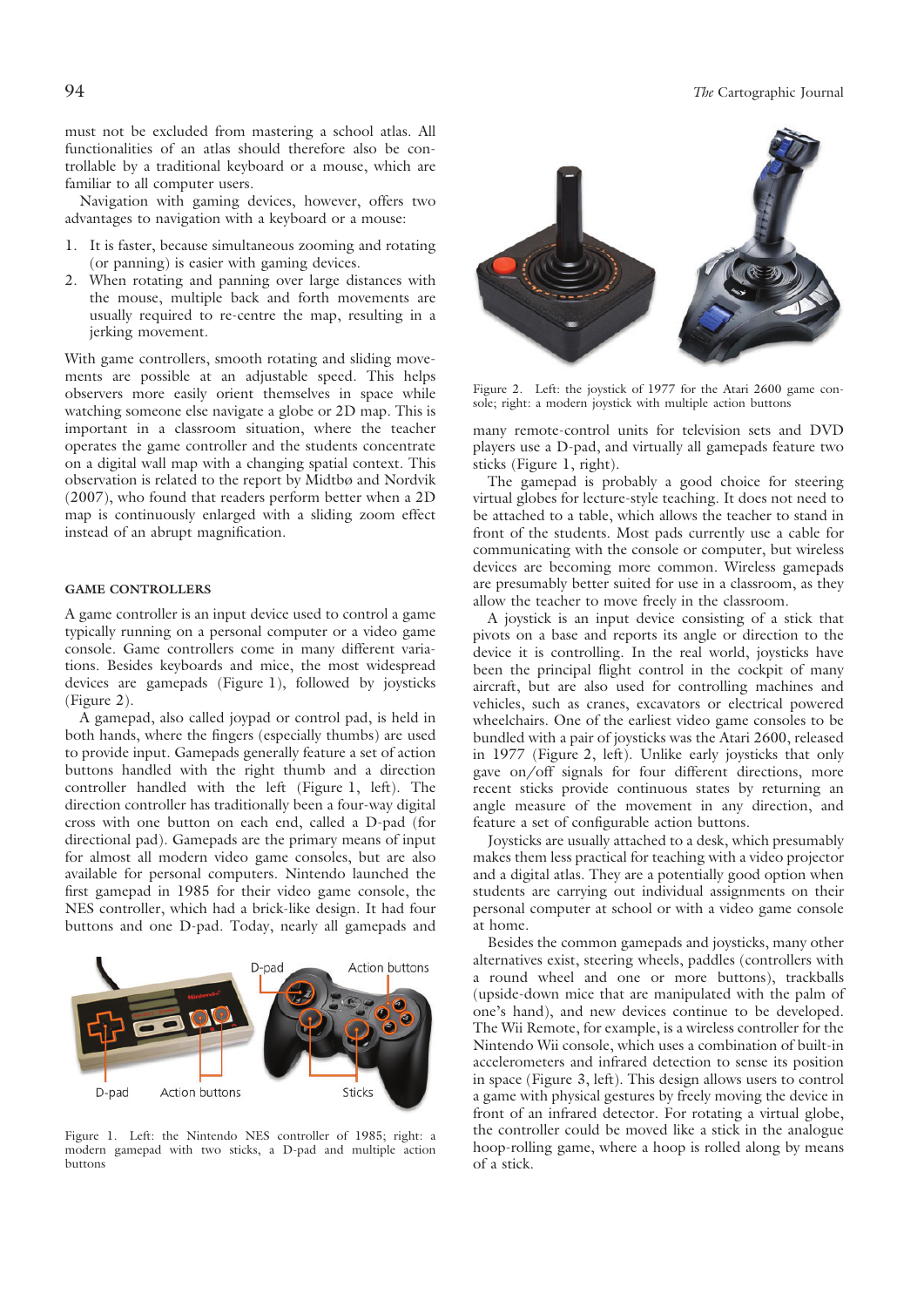

Figure 3. Wii Remote (left) and Apple Remote (right)

Other potentially useful devices are infrared remote controllers that can communicate with computers. An example is the wireless Apple Remote, which only has six buttons (Figure 3, right). The four buttons arranged in a circle could be used to rotate the globe in the four cardinal directions when pressed continuously, whereas a short push on the plus and minus buttons would change the zoom level of the globe.

## NAVIGATING GLOBES, BLOCK DIAGRAMS AND 2D MAPS WITH GAMEPADS AND JOYSTICKS

Spatially navigating a virtual globe is considerably more complex than navigating a block diagram or a 2D map. The latter two can be considered simplifications with a reduced number of degrees of freedom. For a digital school atlas with support for gamepads and joysticks, it is essential to design a navigation scheme with the following properties:

- 1. Navigation with gaming devices should be available for all types of cartographic representations, i.e. globes, block diagrams and 2D maps.
- 2. Navigation should be similar among the different representations, so that users do not have to learn something after switching between the three representations.
- 3. Navigation should be easy to learn, feel natural, and make sense to novice and experienced gamers.

Various metaphors have been developed for navigating in three-dimensional environments. The first-person perspective is a navigation metaphor that is common in video games like first-person shooter games, flight simulators or racing games. The virtual environment is rendered from the visual perspective of the player character. Another popular metaphor is the bird's eye-view. This is a view of an object from above, as though the observer were a bird flying in one direction. Fuhrmann and MacEachren (2001) propose the flying saucer metaphor for geographical environments, which would allow the user to hold a position, or alternatively move in any direction (up, down, forward, backward, left, right), turn around the vertical axis, and adjust the up or down angle of the view.

While most 3D games only use a single metaphor, virtual globes have to apply multiple metaphors. The perspective should adapt seamlessly as the user zooms in or out. At very small scales, the user can rotate, enlarge or shrink the sphere. This is not an immersive view; rather it shows the globe as an object from far away. This type of navigation is not commonly found in 3D computer games, which often use the first-person perspective. At larger scales, when the atlas user moves closer to the globe, the silhouette of the sphere is not visible anymore. The perspective changes to the flying saucer metaphor, which facilitates navigation over globe surfaces. At very large scales, the perspective becomes a first-person view with an urban canyon or mountains defining a horizon. This perspective is commonly used by computer games to create an immersive environment.

Spatial navigation in block diagrams and 2D maps applies a subset of these navigation metaphors. Block diagrams are treated as three-dimensional objects viewed from afar. The user can rotate a block diagram around its vertical axis, adjust the pitch angle, and zoom in and out. Navigation in two-dimensional maps consists of zooming and panning in vertical and horizontal direction. The normal northern heading of a 2D map could also be adjusted, but this would be rather unusual.

For navigation that works similarly for globes, block diagrams and 2D maps, the button allocation of game controllers requires special attention. The button allocation defines what action (movement, rotation, selection of an option, etc.) is executed when a button or a stick is activated.

Two-dimensional maps and block diagrams have a limited degree of freedom for navigation, which simplifies the button allocation. For virtual globes, the button allocation is more difficult because the navigation metaphor changes with the display scale of the globe. At small scales, the user handles the globe as if it were a distant object. Thus, the button allocation is similar to the allocation in block diagrams and 2D maps. At larger scales, the flying saucer metaphor comes into play and the user starts to see immersive views. Users no longer rotate the globe as an object anymore, but change their own position or direction of view. Different button allocations are needed for this case. Existing games or virtual globes such as Google Earth have tried to solve this problem by letting the user allocate specific actions to each button and stick.

Figure 4 suggests a button allocation for navigating globes, block diagrams and 2D maps. The proposed configurations for gamepads and joysticks were inspired by the button allocation used in popular video games, which should simplify the navigation for users with gaming experience. Globes have five degrees of freedom (zoom, heading, rotation around the horizontal axis, rotation around the vertical axis, and pitch angle), block diagrams only have three (zoom, heading and pitch) and 2D maps have four (zoom, heading, vertical and horizontal panning). Hence, gaming devices have to control a maximum of five different types of movement.

For gamepads, the proposed allocation uses the two standard sticks and two action buttons. The function of the left stick can be taken over by the D-pad as an option on most gamepads. A dedicated button switches between the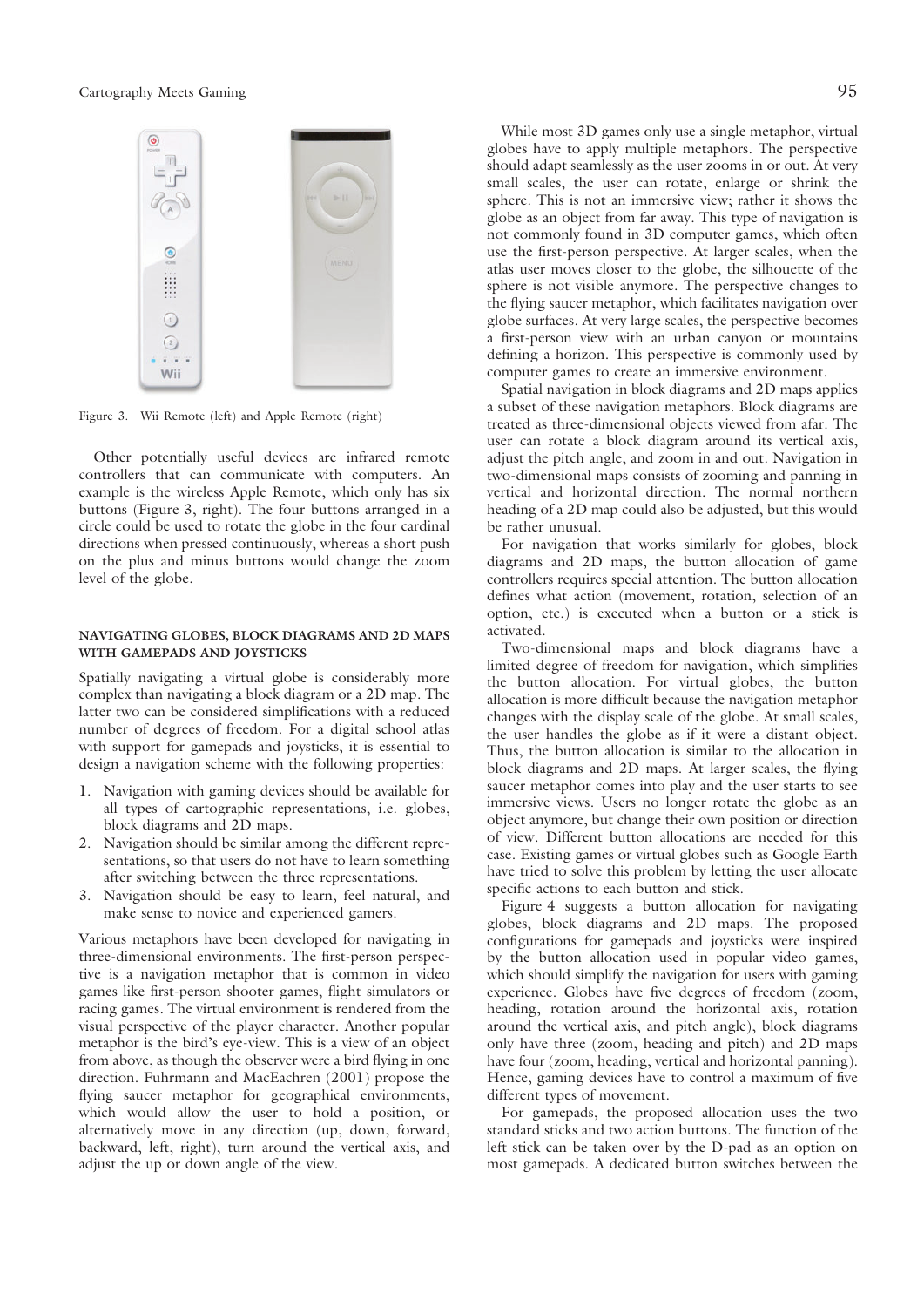

Figure 4. Button allocation for gamepads and joysticks for navigating globes, block diagrams and 2D maps

two modes. This option is omitted here to simplify Figure 4 and the following explanations.

Joysticks are bimodal with forward–backward and left– right movements. Three additional modes are required for the five degrees of freedom for globes. Moving the stick and simultaneously holding the trigger or the thumb-button activates the additional modes.

Column A in Figure 4 shows how zooming is controlled for globes, block diagrams and 2D maps. Gamepads use a vertical movement of the right stick; joysticks use a forward–backward movement with the trigger button activated.

Column B illustrates the adjustment of the heading. For globes and 2D maps, changing the heading corresponds to a rotation around their visual centres. The heading is adjusted with gamepads by horizontally moving the right stick. Joysticks use a left–right movement with the trigger button pressed. A change to the heading of a block diagram corresponds to a rotation around the vertical axis passing

through its centre. Because block diagrams have only three degrees of freedom, activating the trigger is optional.

Columns C and D illustrate the use of the left stick of a gamepad and the joystick without any button pressed. Vertical movements of both devices rotate a globe around its horizontal axis, bringing one of the poles into view. Horizontal movements rotate a globe around its vertical axis. For block diagrams, these two rotations correspond to changing the pitch and the heading. On 2D maps, the map is panned. Panning is not needed for block diagrams and globes: block diagrams generally show only a very limited section of the Earth's surface and do not need to be shifted. Globes also do not require panning: when viewing a globe at a small scale, a vertical or horizontal shift would only displace the globe away from the centre of the display window. At large scales, when the bird's eye-view metaphor is used, shifting the point of view vertically to the view direction might be counterintuitive.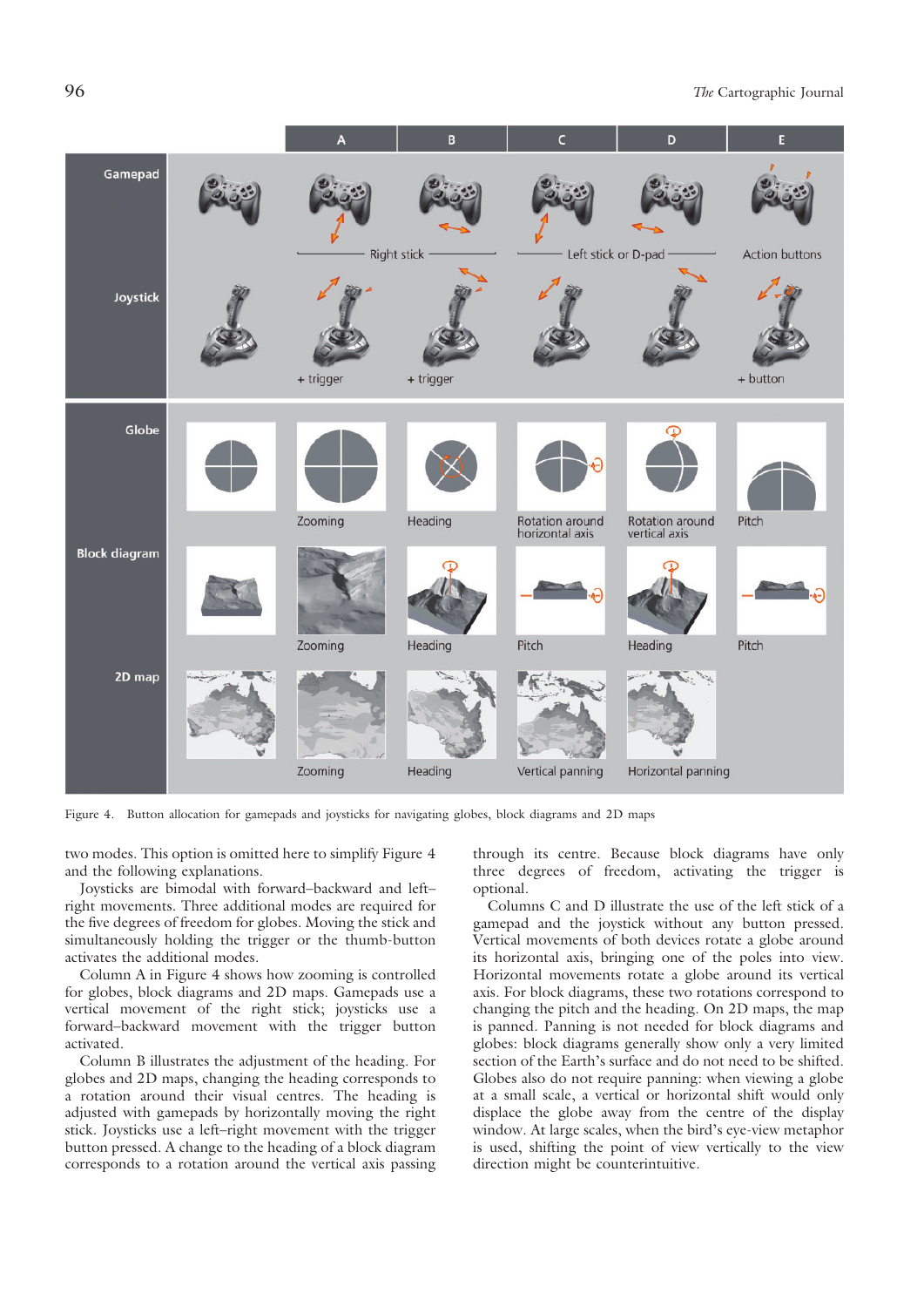

Figure 5. The globe from the Swiss World Atlas, draped with a topographic map, can be controlled by gamepads and joysticks (screenshot of development version)

Column E shows how the pitch angle of globes and block diagrams can be adjusted. Gamepads use two action buttons that are activated with the index fingers. Joysticks use a vertical movement with a thumb-button simultaneously pressed. For globes, this creates an immersive view at medium and large scales, lifting or lowering the horizon line.

The 'Block diagram' row in Figure 4 shows duplicate allocations for adjusting the heading and pitch angle of block diagrams. This configuration should facilitate switching between globes with five modes and block diagrams with three modes.

## ENHANCING THE SWISS WORLD ATLAS WITH GAMEPADS AND JOYSTICKS

The trilingual Swiss World Atlas (Spiess, 2008) is the most used printed school atlas in Switzerland for geography education. Students between 12 and 19 years use it at the secondary school level. The first edition of the printed Swiss World Atlas was released at the beginning of the twentieth century. Eduard Imhof and Ernst Spiess (Imhof, 1964; Spiess, 2000) are former long-time editors. The atlas has reached a sophisticated cartographic and didactic level and won several awards (e.g. ICA Map Exhibition Award ICC97 Stockholm). The next version of the atlas will be complemented by a web-based atlas, which will include globes (Figure 5), block diagrams (Figure 6) and 2D maps, all of which will be controllable by gaming devices (Swiss World Atlas, 2008).

Two-dimensional maps are available for all topics covered by the atlas. The 2D maps are either complemented by a block diagram or a globe. The choice between block diagrams or globes is driven by the scale of the mapped subject. Large-scale phenomena are shown by block diagrams, as for example, the transverse valley in Figure 6. For block diagrams, pitch, heading and the zoom level can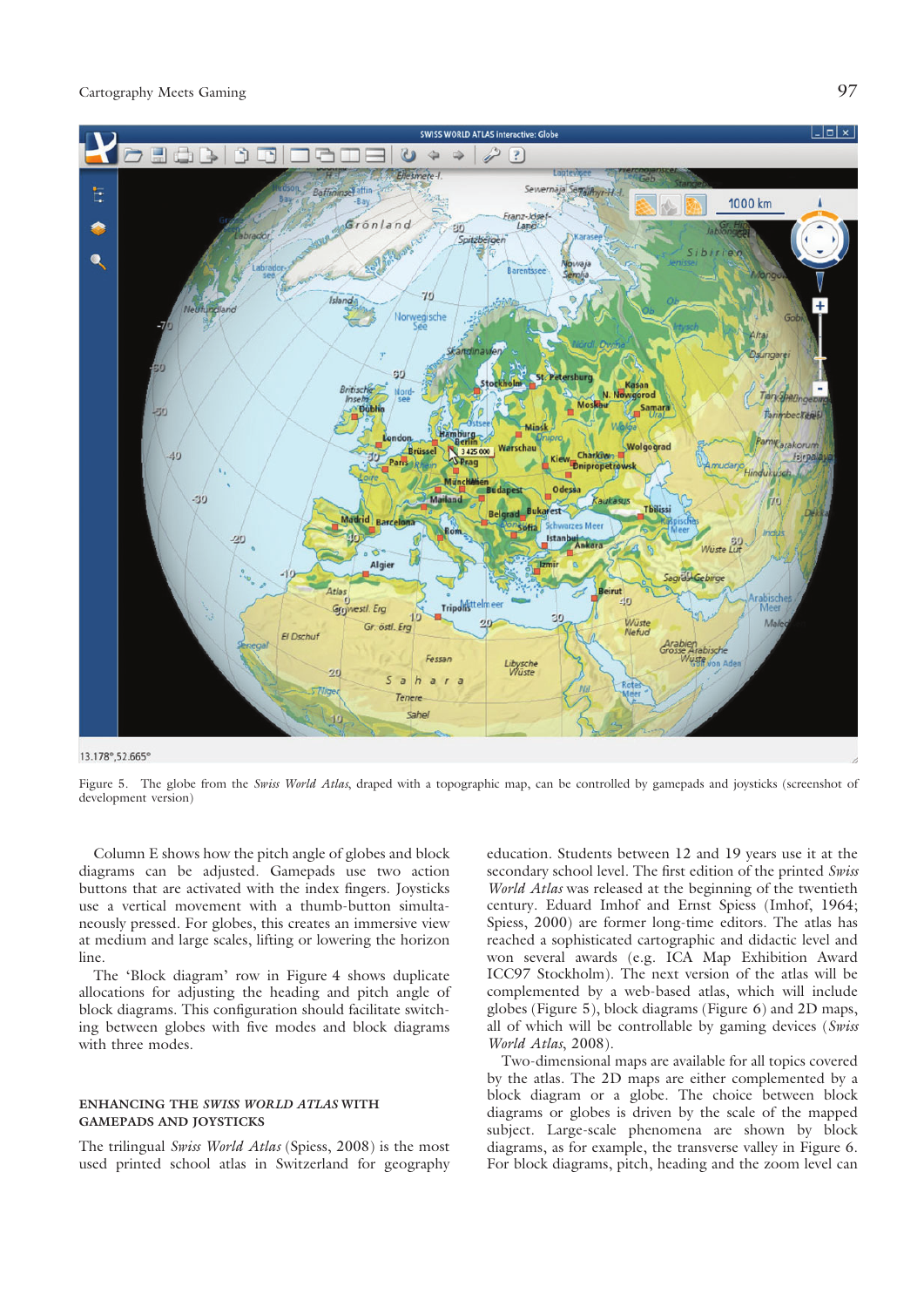

Figure 6. A block diagram from the Swiss World Atlas showing the transverse valley in Moutier, Switzerland, can be rotated and zoomed using game controllers (screenshot of development version)

be adjusted (Figure 4, 'Block diagram'), but the user cannot immerse into valleys or follow the terrain surface to climb a mountain peak.

Small-scale global or continental topics are visualized on 2D maps or on globes. For globes, the user can adjust the zoom level, the heading, the rotation around the horizontal and vertical axes, and the pitch angle (Figure 4, 'Globe'). The flying saucer metaphor is used to let the globe roll under the observer, which creates a captivating flight effect, especially when the pitch angle is inclined.

It is hoped that the digital edition of the atlas will overcome the problems that have hindered the widespread adoption of geospatial technologies in education. The main problems with GIS in schools are (Bednarz and Bednarz, 2008: p. 250; Bunch et al., 2008: pp. 228–229; Milson and Roberts, 2008: p. 40):

- the complexity of GIS software (students who receive lessons with geospatial technology are, in many cases, preoccupied with learning the software and the subject itself often gets lost);
- the unavailability of pre-processed data for GIS;
- the unequal access to hardware and software;
- teacher's lack of familiarity with GIS for instruction and weak technical and institutional support;
- excessive demands on teachers' time;
- pedagogic issues related to the curriculum (teachers find it difficult to identify the role of GIS in the curriculum).

A series of technical and design measures have been taken to tackle these problems in the digital edition of the Swiss World Atlas. The atlas is not a complex GIS, but provides ready-to-use maps that correspond to the curriculum, and an interface that is easy to use.

Owing to the very wide range of personal computer equipment available in schools, the digital Swiss World Atlas must be platform independent. The client software was therefore developed in the Java programming language, which is available on all major operating systems. The application logic and the geographical data are distributed

using Java Web Start, which allows the students to launch the atlas by clicking on a link in a web page (Sun Microsystems, 2005). An installation procedure is not necessary, as Java Web Start automatically ensures that the most recent version of the application is downloaded. All spatial data are streamed 'on the fly' from a server. Most schools in Switzerland have a broadband Internet connection, which is needed for this approach.

Authors of interactive atlases are confronted nowadays with users expecting Google Earth-like representations and functionality. Despite its immense popularity, Google Earth was not the first virtual globe (Riedl, 2006). An earlier, but less well-known example is the NASA World Wind application (NASA,  $2006$ ; Bell et al.,  $2007$ ). It is a free, open source virtual globe that today is jointly developed by NASA and an open source community. Its functionality and data overlays are very similar to Google Earth, but World Wind has never reached the same popularity and diffusion. Its open source property and its relatively modest requirements in computer hardware, however, make it an attractive base for the development of a customized globe. The virtual globe of the Swiss World Atlas was implemented using the Java branch of the World Wind project (NASA, 2008).

All functions of the atlas can be controlled by a traditional mouse or a keyboard. Supplemental support for gaming devices was added using the jinput library, which manages the communication with a wide variety of game controllers (Davison, 2007). It was initiated by the Game Technology Group at Sun Microsystems (java.net, 2007a) and is also an open source library in Java. The jinput library takes care of the differing communication protocols or hardware configurations and provides applications with uniform commands when the user presses a button or moves a stick. After connecting a gaming device, the user of the atlas can seamlessly switch between the mouse and the device, without the need to change any software settings.

To combine the NASA World Wind library and the jinput library, an intermediate glue module was developed in Java. This glue module receives commands from the game controller and converts them to movements of the globe by calling the appropriate functionality of the World Wind library. This is where the button allocations outlined in the previous section are applied. A later version of the atlas application could offer a dedicated graphical interface that would allow the user to personalize the button allocation. The glue module would then dynamically interpret the new allocation scheme.

For rendering the globe, NASA World Wind uses OpenGL (Open Graphics Library). OpenGL is a standard specification defining a cross-language cross-platform interface for writing applications that produce 2D and 3D computer graphics (Segal and Akeley, 2004; OpenGL.org, 2008; Shreiner et al., 2008). It can be used to draw complex three-dimensional scenes from simple primitives and is widely used in scientific visualisation, virtual reality, CAD and video games.

Three-dimensional block diagrams in the Swiss World Atlas are also rendered with OpenGL. As OpenGL is a specification for the C programming language, and not for Java, the Java OpenGL (JOGL) library was used. JOGL is a wrapper library that allows OpenGL to be accessed with the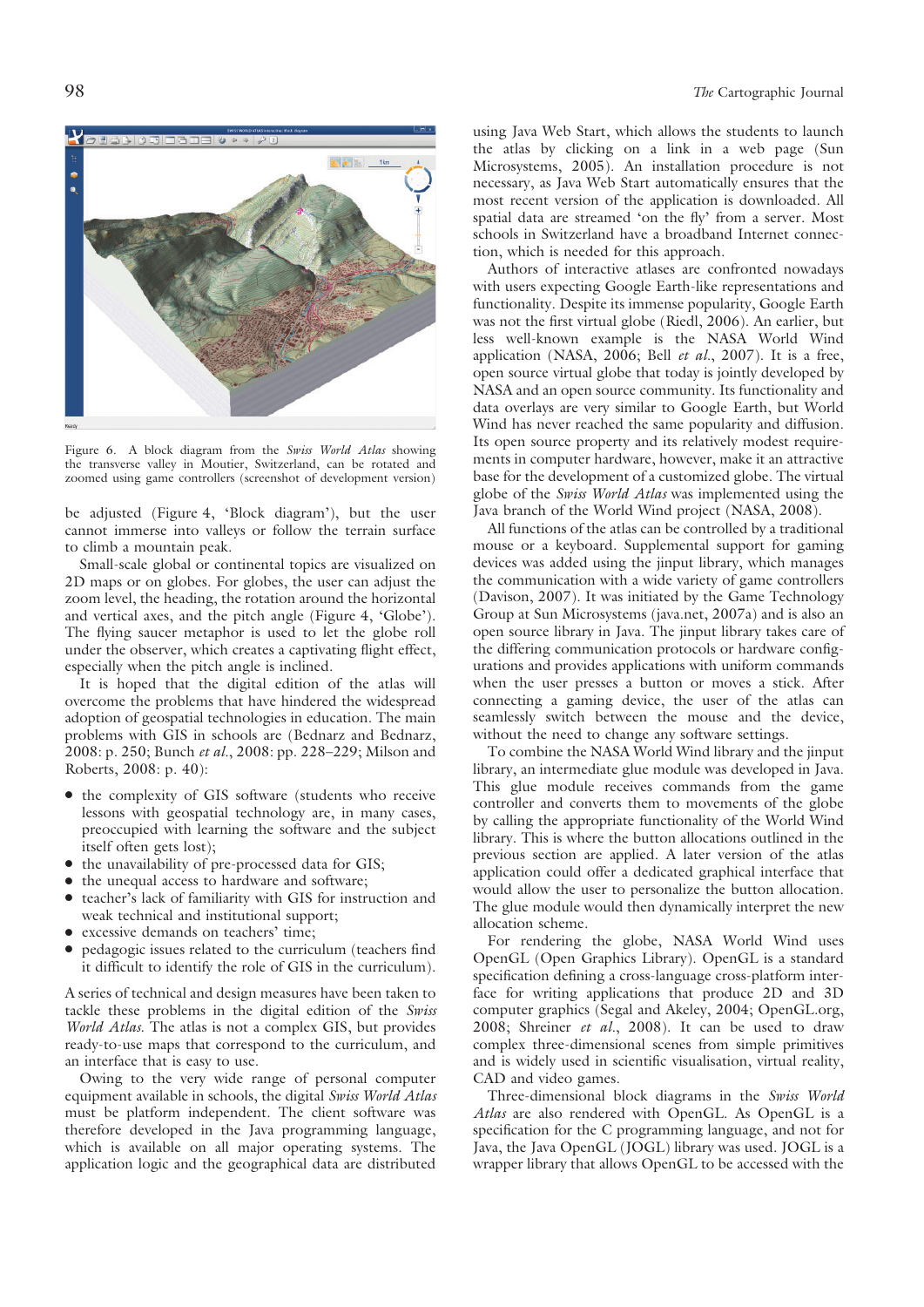Java programming language. It is currently being developed by the Game Technology Group at Sun Microsystems (java.net, 2007b).

## **OUTLOOK**

The final version of the web-based Swiss World Atlas will be released in 2010. It will be interesting to observe how teachers and students use gaming devices to navigate in the atlas. Indeed, teachers, together with developers, interface designers, cartographers and experts in didactics, will have to think about the best way to integrate gaming devices in the curriculum. Can a game-enhanced atlas be used efficiently in the classroom to enhance instruction and learning, or is it just a toy unable to provide additional value for education? Kerski (2008: p. 132) argues that virtual globes can be so captivating to many students that they have problems concentrating on the tasks assigned. He calls globe software a 'source of temptation […] literally in front of their faces'. Hence, educators will have to think about appropriate assignments and must find a balance between tightly supervised and entirely serendipitous student activities.

A possible obstacle to the diffusion of atlases enhanced by gaming devices might be hardware related. Gamepads are cheap, but most schools do not currently own such equipment. The variety of gaming devices might also hinder their diffusion since they do not have a standardized number of buttons and sticks, and vary in functionality and layout. This may lead to problems from a developer's point of view, as the software application must be prepared for this multitude of configurations, and it could also hamper their adoption, since a user manual or a help function cannot cover every existing type of gaming device.

## **CONCLUSION**

Globes, block diagrams and 2D maps that are navigable with gamepads and joysticks offer fascinating new means of interaction and use cases. The integration of gamepads and joysticks makes sense for school atlases, because most students are already experts at using such devices for navigation in virtual environments.

One of the most important insights learned from this project was that cartographers must be familiar with the steering and controlling methods commonly used in games, as these concepts will have to be transferred to maps and globes. One example is the graphical user interface for the selection of maps or map overlays, which must have much larger buttons and menus to accommodate navigation with gaming devices. Video game designers have designed such interfaces and developed methods for usability tests (Isbister and Schaffer, 2008). These specialized interfaces can serve as a source for the design of atlases. Because of the coexistence of game controllers and the traditional keyboard and mouse combination, however, designing a graphical user interface for all types of input devices is a demanding task. Another area where cartographers should draw inspiration from video games is interaction with map features. At this time, it is not clear what is the best method of selecting a symbol on a globe to query its attributes with a gamepad or a joystick. In addition, simple methods for marking an area of interest on a globe or block diagram should be available that would allow a teacher to direct the students' attention to a selected area. Currently, we cannot provide any well thought-out advice on how to best design and implement such functionality for gaming equipment used in school atlases. This is an area necessitating further research, possibly based on user surveys.

A small survey with an early prototype found that even inexperienced users quickly familiarize themselves with gamepads and are able to turn their attention from the device to the atlas. They navigate efficiently in space after a short period of time. The authors are therefore confident that teachers and students will adopt game-enhanced atlases.

#### BIOGRAPHICAL NOTES



This paper is the result of a collaborative effort of various members of the Institute of Cartography, ETH Zürich. Adrian Weber (MSc in Geomatics) was a programmer for the Swiss World Atlas, the official Swiss school atlas. He, among other things, enhanced virtual globes and block diagrams with game controllers. Bernhard Jenny is a PhD candidate at the Institute of Carto-

graphy. Matthias Wanner is a geomatics student at ETH Zürich. He implemented a game-enhanced globe for his Bachelor of Science thesis. Juliane Cron (BSc in Cartography) and Philipp Marty (MSc in Geography) work as editors and cartographers for the Swiss World Atlas. They contributed to the development of game-enhanced globes and block diagrams. Lorenz Hurni (Professor and Chair of the Institute of Cartography, ETH Zürich) is the new Editor-in-Chief of the Swiss World Atlas.

#### **REFERENCES**

- Bednarz, S. W. and Bednarz, R. S. (2008). 'Spatial thinking the key to success in using geospatial technologies in the social studies classroom', in Digital Geography: Geospatial Technologies in the Social Studies Classroom, ed. by Milson, A. J. and Alibrandi, M., pp. 249–270, Information Age Publishing, Charlotte, NC.
- Bell, D. G., Kuehnel, F., Maxwell, C., Kim, R., Kasraie, K., Gaskins, T., Hogan, P. and Coughlan, J. (2007). 'NASA World Wind: opensource GIS for mission operations', in 2007 IEEE Aerospace Conference, pp. 1–9, Big Sky, MT, Mar 3–10.
- Bunch, R., Nelson, E., Lloyd, R. E., Kane, M. and Tricot, T. (2008). 'Instructional geographic information science', in Digital Geography: Geospatial Technologies in the Social Studies Classroom, ed. by Milson, A. J. and Alibrandi, M., pp. 227–245, Information Age Publishing, Charlotte, NC.
- Davison, A. (2007). Pro Java 6 3D Game Development: Java 3D, JOGL, JInput and JOAL APIs, Apress, Berkeley, CA.